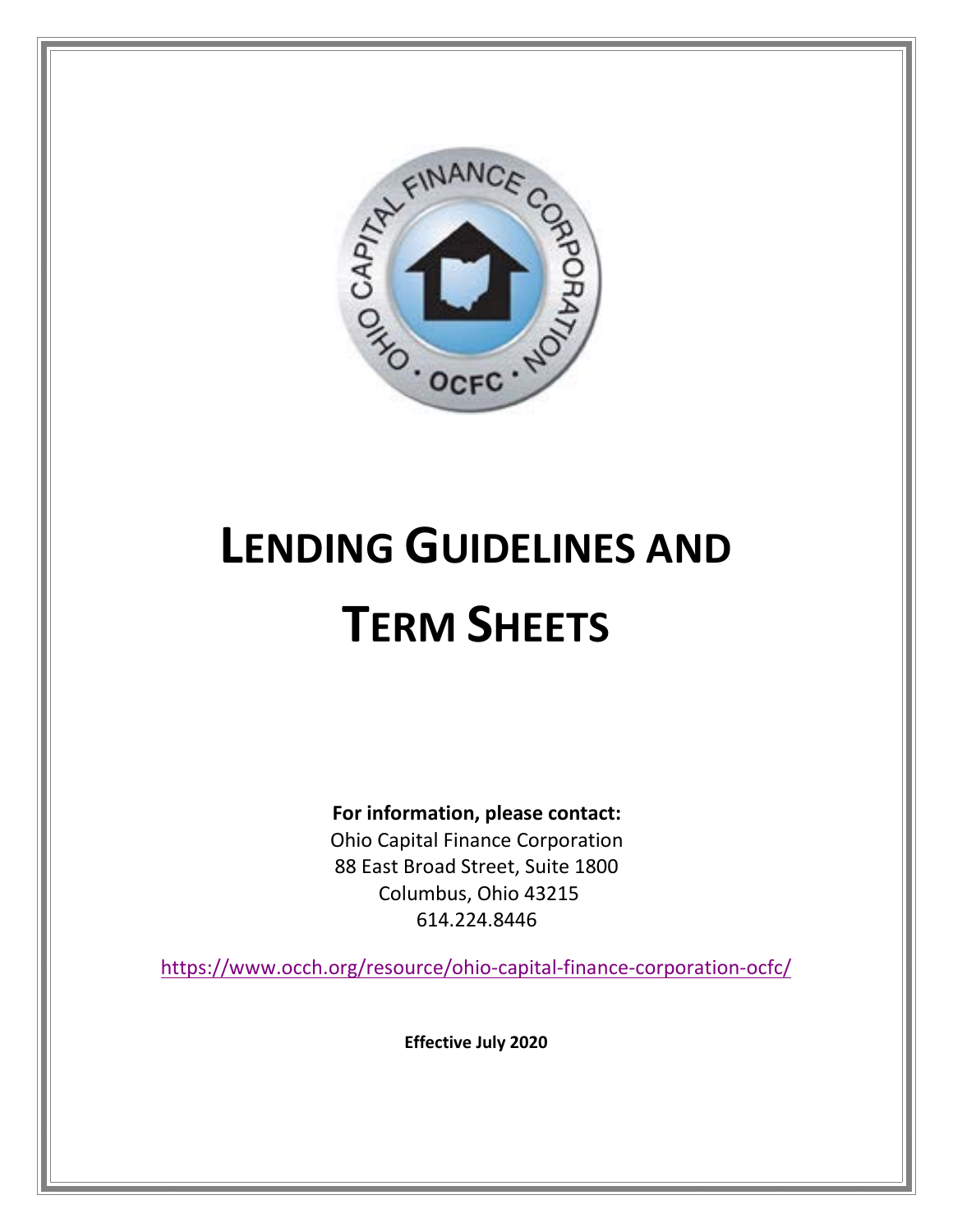#### **BACKGROUND**

Ohio Capital Finance Corporation ("OCFC") provides a flexible source of capital to be utilized by development partners of the Ohio Capital Corporation for Housing (OCCH) for use as: *predevelopment funding, acquisition financing, and construction/bridge financing.*

OCFC is certified Community Development Financial Institution (CDFI) as certified by the CDFI Fund, United States Department of Treasury. Additionally OCFC is a member of the Federal Home Loan Bank of Cincinnati.

#### **MISSION**

Ohio Capital Finance Corporation provides flexible financing products and utilizes partnerships for the expansion and preservation of affordable housing to advance community development while ensuring that all residents regardless of income live satisfying lives and contribute to their community.

#### **FUNDERS**

OCFC utilizes funding provided by various organizations with a mission-focus of community development and affordable housing. These funders include: The Community Development Financial Institution Fund (CDFI Fund) of the US Treasury, JPMorgan Chase, PNC Community Development, US Bank CDC, First Financial Bank, Fifth-Third Bank, First Federal Lakewood, Huntington CDC, KeyCorp CDC, First National Bank of PA, WesBanco, The Affordable Housing Trust, National Cooperative Bank, First Merchants Bank, RiverHills Bank, Heritage Bank, The Union Bank Co., WoodForest Bank, First State Bank, and CF Bank.

#### **GEOGRAPHIC FOCUS**

All Projects must be located in Ohio, Indiana, Michigan, Kentucky, Pennsylvania or West Virginia.

#### **LOAN PRODUCTS**

- *1. Predevelopment Loan-* available for costs associated with architectural drawings, permitting, professional fees, environmental investigation, and engineering;
- *2. Acquisition Loan-* available for use in acquiring existing projects or vacant land;
- *3. Equity Bridge/Construction Loan-* available for projects with a need to bridge investor equity or provide capital during the construction phase;
- *4. Permanent Loan-* available to finance the long-term (15 years+) debt in a first mortgage position

#### **PROJECT REQUIREMENTS**

- All LIHTC Projects must have at least 80% of the units affordable to and occupied by residents earning less than 60% of the area median income
- All Projects may entail either multi-family or single-family properties
- **All Projects must include at least 15 units**

#### **FEES**

- Servicing and Origination Fees may be borrowed in addition to the maximum loan amount.
- Borrower is responsible for all third party fees including: legal, title, recording, and any other third party fees as deemed necessary by the lender.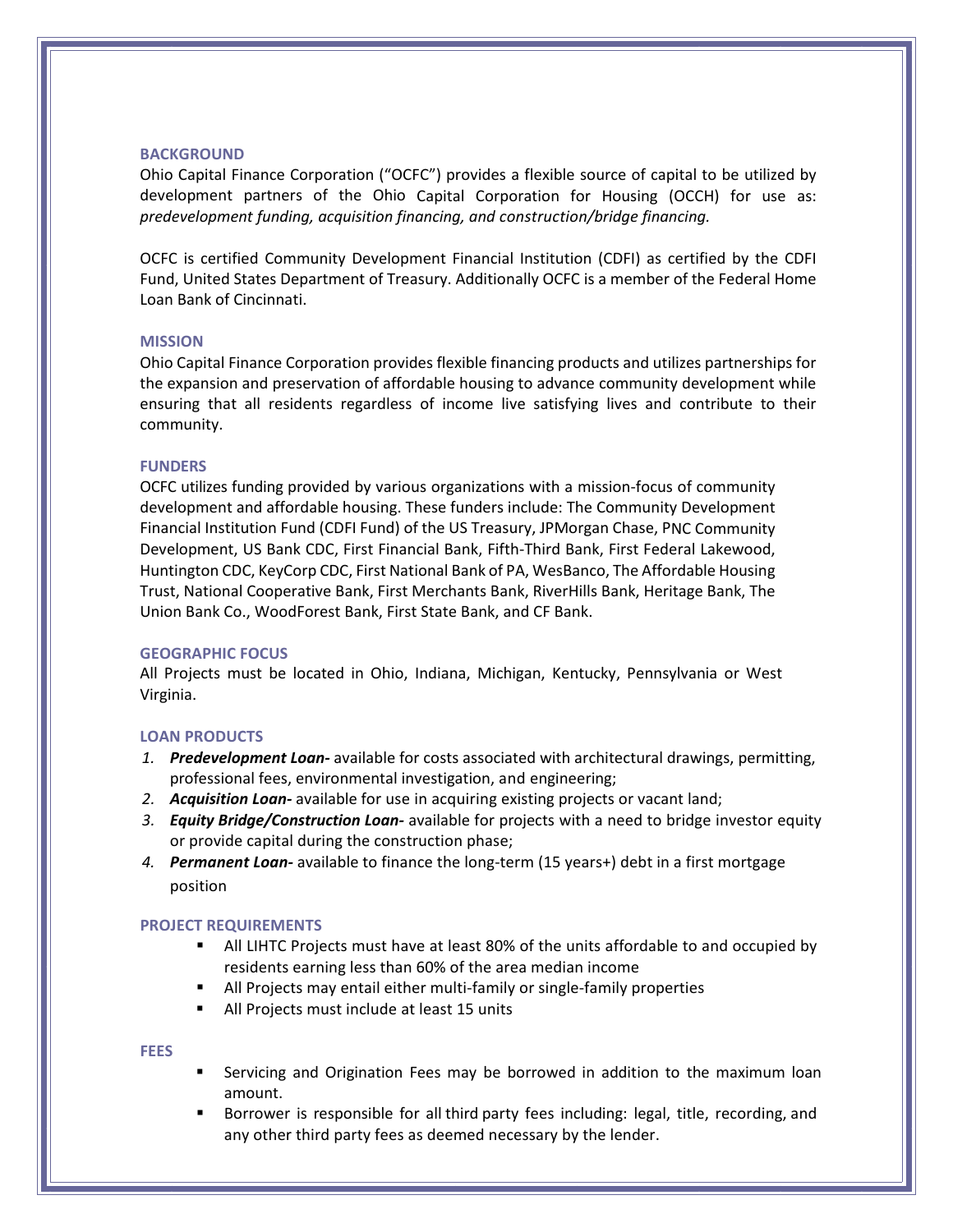#### **GENERAL REQUIREMENTS AND LENDING GUIDELINES**

- The Borrower will agree to syndicate with an OCCH affiliated Ohio Equity Fund or one of the investors if the Project has an award of Tax Credits
- Borrowers may be nonprofit, public housing authorities or for-profit entities
- Each Borrower (i.e. developer, guarantor, general partner, etc.) must be in good standing with the State Housing Agency issuing the tax credits and the Secretary of State
- **OCFC will review borrower experience and capacity to determine eligibility; preference** is provided for developers who have closed on at least one transaction with OCCH or a loan fund investor
- All Loans must have a likely and plausible payoff strategy
- Loans for LIHTC projects must have a valid reservation of tax credits
- Non Tax Credit Loans must have financing commitments in place
- **Interest may accrue and is due and payable upon repayment of the Loan; or interest** payments may be due as otherwise required by the lender
- **There are no prepayment penalties**
- **Developer fees and operating costs are not eligible funding costs**
- All Loans are expected to close and fund within 30 days of approval
- **Loan extensions may be granted upon a written request from the borrower**
- A Borrower may utilize multiple loan products for the same project
- **Loans are subject to fund availability**

#### **For information on Loan Products, please contact:**

Jon Welty, President [JWelty@OCCH.org](mailto:JWelty@OCCH.org) 614.591.9356

Millie Hurtt, Vice President of Affordable Housing Lending [MHurtt@OCCH.org](mailto:MHurtt@OCCH.org) 614.591.9376

Aaron Murphy, Vice President of Community Development Lending [AMurphy@OCCH.org](mailto:AMurphy@OCCH.org) 614.545.7818

Jodi Stickel, Loan Specialist [JStickel@OCCH.org](mailto:Stickel@OCCH.org) 614.591.9398

Ohio Capital Finance Corporation 88 East Broad Street, Suite 1800 Columbus, Ohio 43215

To request a loan application please fill out a request here: <https://www.occh.org/resource/ohio-capital-finance-corporation-ocfc/>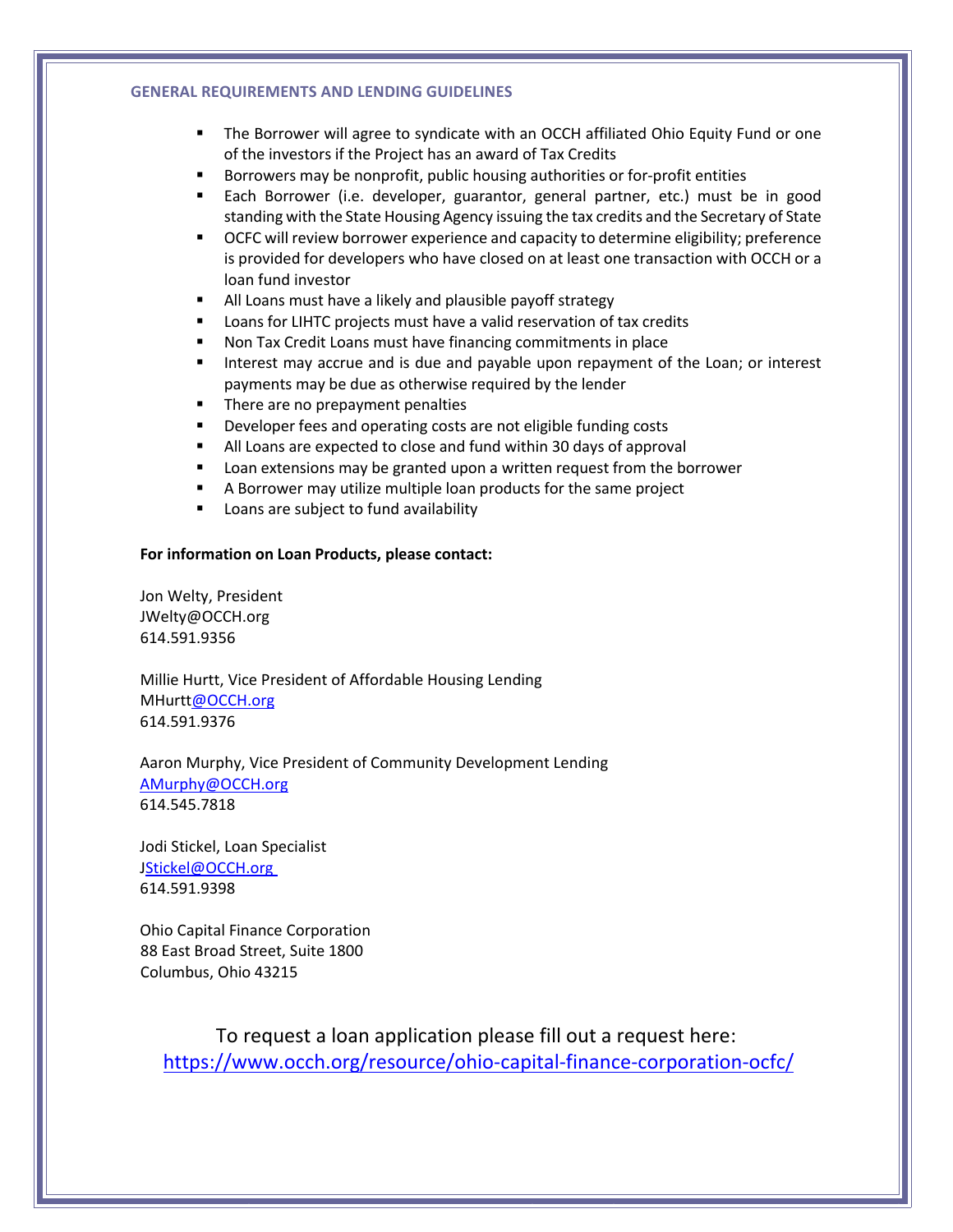## **OCFC TERM SHEET**

|                                     | <b>PREDEVELOPMENT</b><br><b>LOAN</b>                                                                                                                                                  | <b>ACQUISITION</b><br><b>LOAN</b>                                                                                                 | <b>EQUITY</b><br><b>BRIDGE/CONSTRUCTION</b><br><b>LOAN</b>                                                                                                                                                                                                                     | <b>Non Tax CREDIT</b><br><b>LOAN</b>                                                                                                                                                                                                        |
|-------------------------------------|---------------------------------------------------------------------------------------------------------------------------------------------------------------------------------------|-----------------------------------------------------------------------------------------------------------------------------------|--------------------------------------------------------------------------------------------------------------------------------------------------------------------------------------------------------------------------------------------------------------------------------|---------------------------------------------------------------------------------------------------------------------------------------------------------------------------------------------------------------------------------------------|
| <b>ELIGIBILITY</b>                  | Must have a valid<br>reservation of tax credits                                                                                                                                       | Must have a valid<br>reservation of tax<br>credits                                                                                | Must have a valid<br>reservation of tax<br>credits                                                                                                                                                                                                                             | Must have funding<br>commitments in<br>place                                                                                                                                                                                                |
| Loan<br><b>AMOUNT</b>               | <b>Pre-Development Loan:</b><br>Maximum \$500,000+fees                                                                                                                                | <b>Acquisition Loan:</b><br>Maximum<br>\$1,000,000+fees<br>Preservation<br><b>Acquisition Loan:</b><br>Maximum<br>\$5,000,000+fee | <b>Equity Bridge:</b><br>Maximum<br>\$5,000,000+fees<br><b>Construction Loan:</b><br>Maximum<br>\$5,000,000+fees                                                                                                                                                               | Predevelopment<br>Loan:<br>Maximum<br>\$500,000+fees<br><b>Acquisition Loan:</b><br>Maximum<br>\$1,000,000+fees                                                                                                                             |
| <b>ELIGIBLE USES</b>                | Costs such as tax credit<br>reservation fees,<br>appraisals, market study,<br>environmental reports,<br>engineering, design fees,<br>professional fees, bank<br>commitment fees, etc. | Costs associated with<br>acquiring the land or<br>buildings for<br>affordable housing,<br>including title and<br>recording costs  | <b>Equity Bridge-</b><br>financing for the<br>purposes of bridging in<br>tax credit equity, or<br>disposition or<br>resyndication of<br>affordable housing at<br>the end of its 15-year<br>compliance period<br><b>Construction Costs-</b><br>including hard and soft<br>costs | Short-term financing<br>for the purposes of<br>acquiring real estate<br>or financing<br>predevelopment<br>costs including:<br>market study, phase<br>I, engineering,<br>design fees,<br>professional fees,<br>bank commitment<br>fees, etc. |
| <b>INTEREST</b><br><b>RATE</b>      | Variable at the greater of<br>4.0% or Prime minus<br>100bps                                                                                                                           | Variable at the greater<br>of 4.0% or Prime<br>minus 100bps                                                                       | Variable at the greater<br>of 4.0% or Prime minus<br>100bps                                                                                                                                                                                                                    | Variable at the<br>greater of 4.0% or<br>Prime minus 100bps                                                                                                                                                                                 |
| <b>PREPAYMENT</b><br><b>PENALTY</b> | None                                                                                                                                                                                  | None                                                                                                                              | None                                                                                                                                                                                                                                                                           | None                                                                                                                                                                                                                                        |
| <b>ORIGINATION</b><br>FEE           | The greater of \$1,000 or<br>1%                                                                                                                                                       | 1%                                                                                                                                | 1%                                                                                                                                                                                                                                                                             | 1%                                                                                                                                                                                                                                          |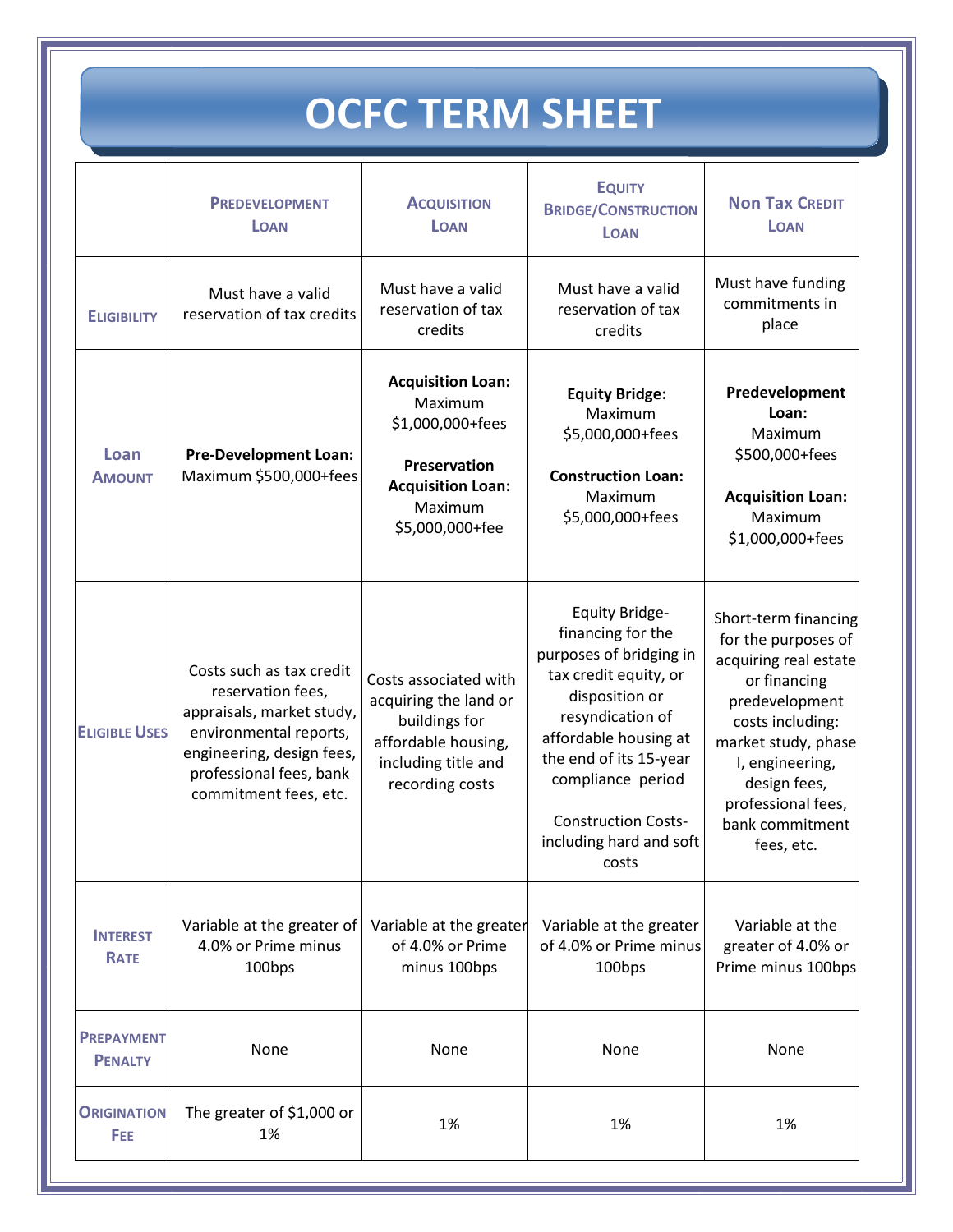| <b>SERVICING</b><br>FEE        | The greater of \$1,000 or<br>1%                                                                                   | 1% (waived for loans<br>over \$2,500,000)                                                                 | 1% (waived for loans<br>over \$2,500,000)                                                                                                                                          | 1%                                                                                |
|--------------------------------|-------------------------------------------------------------------------------------------------------------------|-----------------------------------------------------------------------------------------------------------|------------------------------------------------------------------------------------------------------------------------------------------------------------------------------------|-----------------------------------------------------------------------------------|
| <b>CLOSING</b><br><b>COSTS</b> | legal and third party<br>closing costs                                                                            | legal and third party<br>closing costs                                                                    | legal and third party<br>closing costs                                                                                                                                             | legal and third party<br>closing costs                                            |
| <b>COLLATERAL</b>              | Developer guarantee<br>and assignment of<br>general partner<br>interest; 1 <sup>st</sup> mortgage if<br>available | 1st or 2nd<br>mortgage,<br>developer<br>guarantee, and<br>assignment of<br>general partner<br>interest    | Developer Guarantee,<br>assignment of general<br>partner interest, 1 <sup>st</sup> or<br>2 <sup>nd</sup> mortgage and/or<br>pledge of limited<br>partner's capital<br>contribution | $1st$ mortgage,<br>Developer<br>Guarantee, and<br>assignment of<br>takeout source |
| <b>TERM</b>                    | The earlier of the<br>construction loan closing<br>or 24 months;<br>Preservation Loans up to<br>36 months         | The earlier of the<br>construction loan<br>closing or 24 months;<br>Preservation Loans up<br>to 36 months | Less than 24 months;<br>Preservation Loans up<br>to 36 months                                                                                                                      | Less than 24 months                                                               |
| <b>LOAN TO</b><br><b>VALUE</b> | Not Applicable                                                                                                    | Limited to 100% of<br>purchase price                                                                      | Not Applicable                                                                                                                                                                     | Limited to 100% of<br>purchase price                                              |
| <b>Insurance</b>               | Not Applicable unless<br>mortgage is taken                                                                        | Liability and Property<br>Required                                                                        | Liability and Property<br>(Builder's Risk)<br>Required, and Payment<br>and Performance Bond                                                                                        | Liability and Property<br>Required                                                |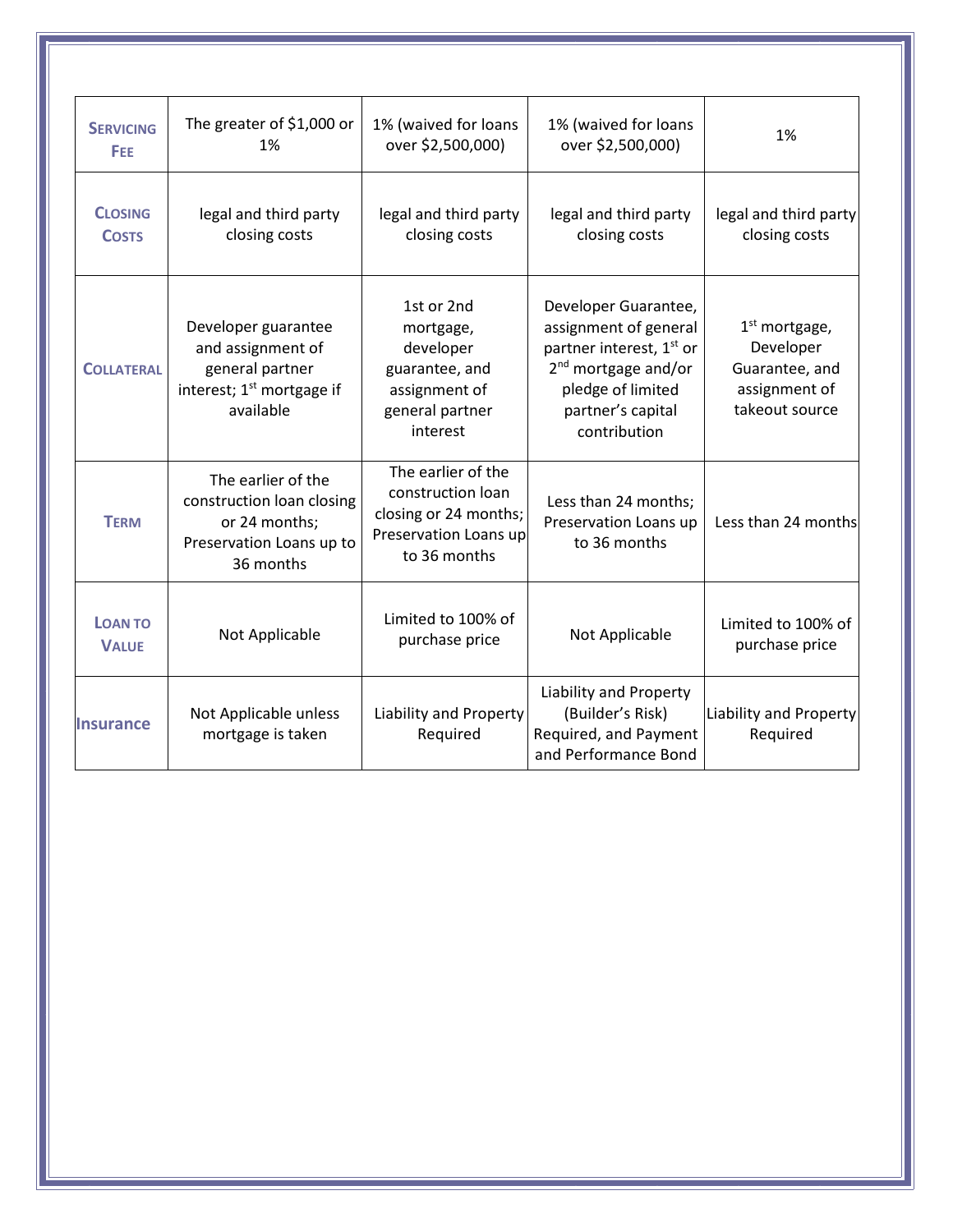### **THE OCFC Permanent LOAN Term Sheet**

#### **PURPOSE**

The OCFC Permanent Loan is a long-term debt product to be used in conjunction with any LIHTC projects which are syndicated by Ohio Capital Corporation for Housing.

#### **LENDER**

The Lender is the Ohio Capital Finance Corporation ("OCFC") which may sell, originate or assign the loan to another financial institution.

#### **GEOGRAPHIC FOCUS**

All Projects must be located in Ohio, Indiana, Kentucky and West Virginia

**MAXIMUM LOAN AMOUNT** The maximum loan amount is \$1,000,000 (not including fees)

**MINIMUM LOAN AMOUNT** The minimum loan amount is \$100,000 (not including fees)

#### **PROJECT REQUIREMENTS**

All Projects must have at least 80% of the units affordable to and occupied by residents earning less than 60% of the area median income

#### **FEES**

| <b>Origination Fee:</b> | 1.0% of the loan amount paid at closing from $1st$ construction draw                                                       |
|-------------------------|----------------------------------------------------------------------------------------------------------------------------|
| Servicing Fee:          | 1.0% of the loan amount paid at closing from $1st$ construction draw                                                       |
|                         | Third Party Fees: The Borrower is responsible for all 3 <sup>rd</sup> party fees including: appraisal, phase I environment |
|                         | study, market study, legal, title, recording, etc.                                                                         |

Application Fee: None

**GENERAL REQUIREMENTS AND LENDING GUIDELINES**

#### Debt Coverage

Ratio: All Loans must underwrite to a 1.20 : 1.0 Debt Service Coverage upon stabilization

Loan Funding: The loan will be fully funded upon construction completion when the tax credit investor's equity completion payment is made, certificate of occupancy for all units, release or waiver of all liens and an acceptable draft cost certification has been reviewed